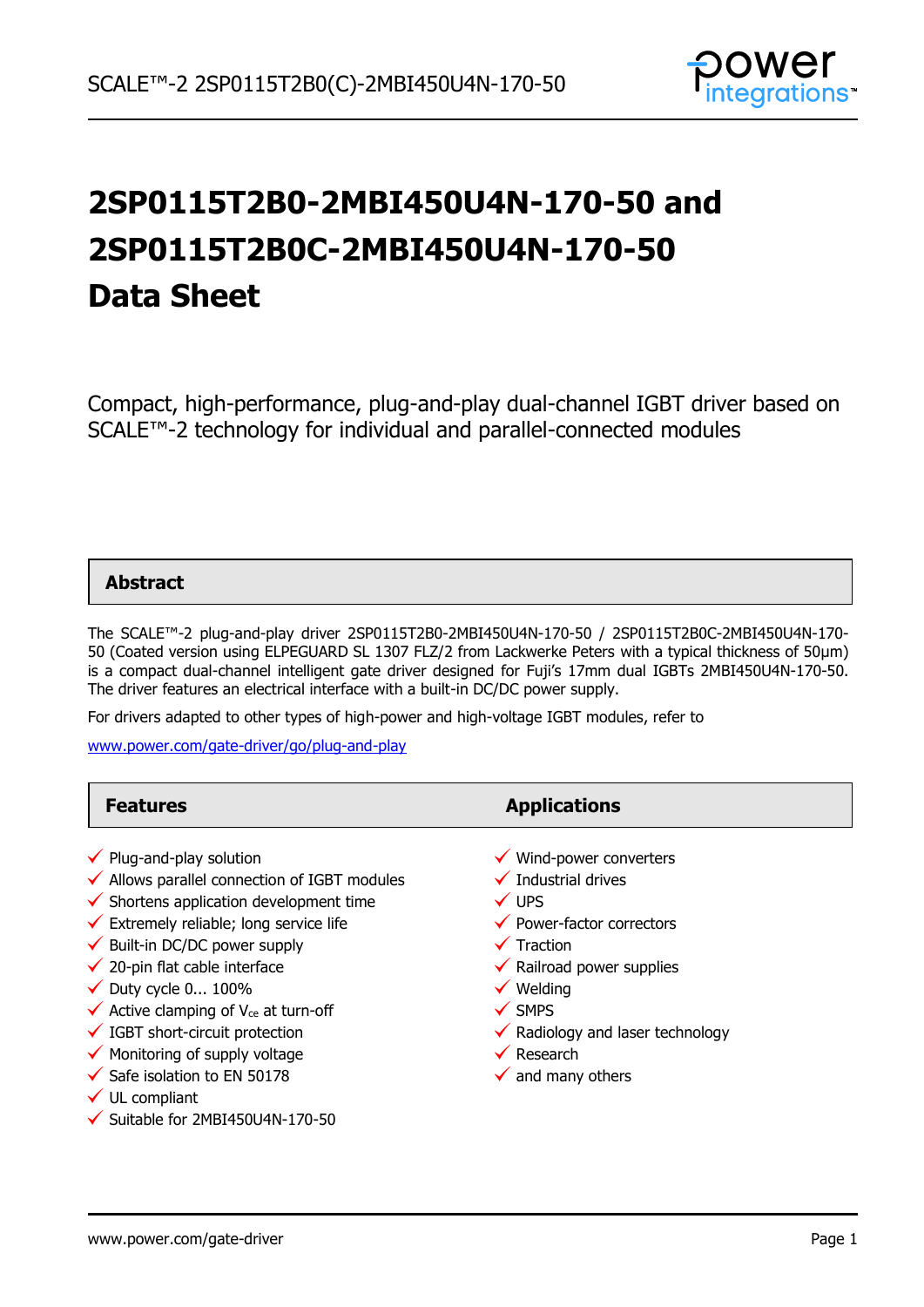

# **Safety Notice!**

The data contained in this data sheet is intended exclusively for technically trained staff. Handling all highvoltage equipment involves risk to life. Strict compliance with the respective safety regulations is mandatory!

Any handling of electronic devices is subject to the general specifications for protecting electrostatic-sensitive devices according to international standard IEC 60747-1, Chapter IX or European standard EN 100015 (i.e. the workplace, tools, etc. must comply with these standards). Otherwise, this product may be damaged.

## **Important Product Documentation**

This data sheet contains only product-specific data. For a detailed description, must-read application notes and common data that apply to the whole series, please refer to "Description & Application Manual for 2SP0115T SCALE-2 IGBT Drivers" on [www.power.com/gate-driver/go/2SP0115T.](http://www.power.com/gate-driver/go/2SP0115T)

When applying SCALE-2 plug-and-play drivers, please note that these drivers are specifically adapted to a particular type of IGBT module. Therefore, the type designation of SCALE-2 plug-and-play drivers also includes the type designation of the corresponding IGBT module. These drivers are not valid for IGBT modules other than those specified. Incorrect use may result in failure.

### **Mechanical Dimensions**

Dimensions: Refer to "Description & Application Manual for 2SP0115T SCALE-2 IGBT Drivers" Mounting principle: Soldered onto 17mm dual IGBT module 2MBI450U4N-170-50

## **Absolute Maximum Ratings**

| <b>Parameter</b>                   | <b>Remarks</b>                                   | Min | Max                       | Unit              |
|------------------------------------|--------------------------------------------------|-----|---------------------------|-------------------|
| Supply voltage Vcc                 | VCC to GND                                       | 0   | 16                        | v                 |
| Logic input and output voltages    | To GND                                           |     | $-0.5$ VCC $+0.5$         | v                 |
| $SOx$ current                      | Fault condition, total current                   |     | 20                        | mA                |
| Gate peak current I <sub>out</sub> | Note 1                                           | -8  | $+15$                     | A                 |
| Average supply current Icc         | Note 2                                           |     | 290                       | mA                |
| Output power per gate              | Ambient temperature $\leq 70^{\circ}$ C (Note 3) |     | $1.2^{\circ}$             | W                 |
|                                    | Ambient temperature $\leq$ 85°C (Note 3)         |     | 1                         | W                 |
| Switching frequency f              |                                                  |     | 22                        | kHz               |
| Test voltage (50Hz/1min.)          | Primary to secondary (Note 16)                   |     | 5000 $V_{AC(eff)}$        |                   |
|                                    | Secondary to secondary (Note 16)                 |     | 4000 V <sub>AC(eff)</sub> |                   |
| DC-link voltage                    | Note 4                                           |     | 1200                      | V                 |
| dV/dt                              | Rate of change of input to output voltage        |     | 50                        | $kV/\mu s$        |
| Operating voltage                  | Primary/secondary, secondary/secondary           |     | 1700                      | V <sub>peak</sub> |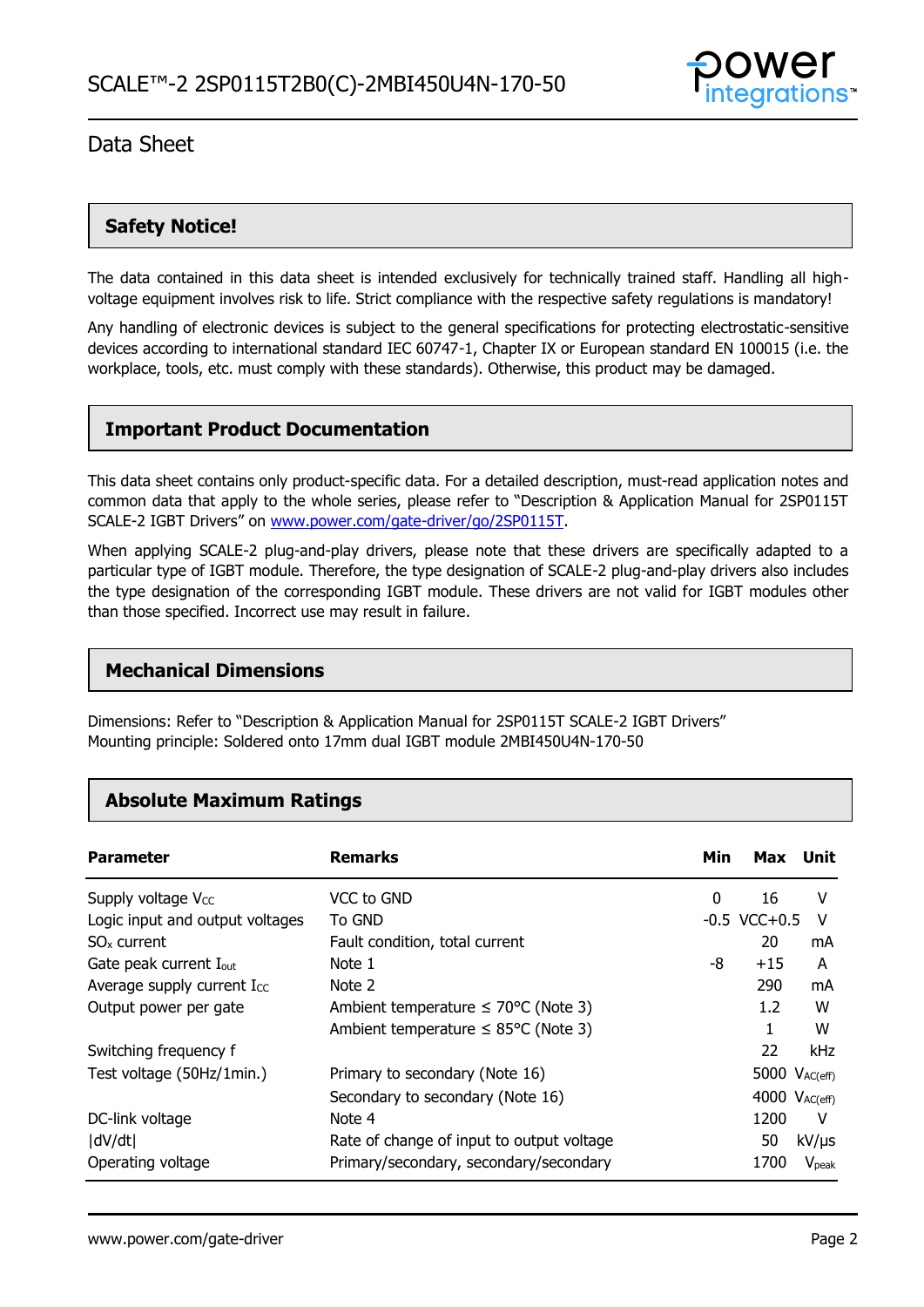

| <b>Parameter</b>      | <b>Remarks</b>                                | Min | Max | Unit |
|-----------------------|-----------------------------------------------|-----|-----|------|
| Operating temperature |                                               | -40 | 85  | °C   |
| Storage temperature   | Note 20                                       | -40 | 50  | °C   |
| Surface temperature   | Only 2SP0115T2B0C-2MBI450U4N-170-50 (Note 21) |     | 125 | °C   |

# **Recommended Operating Conditions**

| <b>Parameter</b>                                                      | <b>Remarks</b>                                                              | Min         | Tvp | Max Unit              |          |
|-----------------------------------------------------------------------|-----------------------------------------------------------------------------|-------------|-----|-----------------------|----------|
| Supply voltage $V_{CC}$<br>Resistance from TB to GND<br>$SOx$ current | To GND<br>Blocking time $\neq$ 0, ext. value<br>Fault condition, 3.3V logic | 14.5<br>128 | 15  | 15.5<br>$\infty$<br>4 | kΩ<br>mA |

# **Electrical Characteristics**

| <b>Power Supply</b>             | <b>Remarks</b>                                     | Min  | <b>Typ</b> |            | Max Unit |
|---------------------------------|----------------------------------------------------|------|------------|------------|----------|
| Supply current Icc              | Without load                                       |      | 33         |            | mA       |
| Efficiency $\eta$               | Internal DC/DC converter                           |      | 85         |            | $\%$     |
| Coupling capacitance Cio        | Primary side to secondary side, total, per channel |      | 23         |            | рF       |
| <b>Power Supply Monitoring</b>  | <b>Remarks</b>                                     | Min  | <b>Typ</b> | Max        | Unit     |
| Supply threshold Vcc            | Primary side, clear fault                          | 11.9 | 12.6       | 13.3       | v        |
|                                 | Primary side, set fault (Note 5)                   | 11.3 | 12.0       | 12.7       | v        |
| Monitoring hysteresis           | Primary side, set/clear fault                      | 0.35 |            |            | v        |
| Supply threshold Visox-Veex     | Secondary side, clear fault                        | 12.1 | 12.6       | 13.1       | v        |
|                                 | Secondary side, set fault (Note 6)                 | 11.5 | 12.0       | 12.5       | v        |
| Monitoring hysteresis           | Secondary side, set/clear fault                    | 0.35 |            |            | V        |
| Supply threshold Veex-VCOMx     | Secondary side, clear fault                        | 5    | 5.15       | 5.3        | v        |
|                                 | Secondary side, set fault (Note 6)                 | 4.7  | 4.85       | 5          | v        |
| Monitoring hysteresis           | Secondary side, set/clear fault                    | 0.15 |            |            | V        |
| <b>Logic Inputs and Outputs</b> | <b>Remarks</b>                                     | Min  | <b>Typ</b> | <b>Max</b> | Unit     |
| Input impedance                 | V(INx) > 3V (Note 7)                               | 3.5  | 4.1        | 4.6        | kΩ       |
| Turn-on threshold               | $V(INx)$ (Note 8)                                  |      | 2.6        |            | v        |
| Turn-off threshold              | $V(INx)$ (Note 8)                                  |      | 1.3        |            | v        |
| SOx output voltage              | Fault condition, $I(SOx) < 8mA$                    |      |            | 0.7        | v        |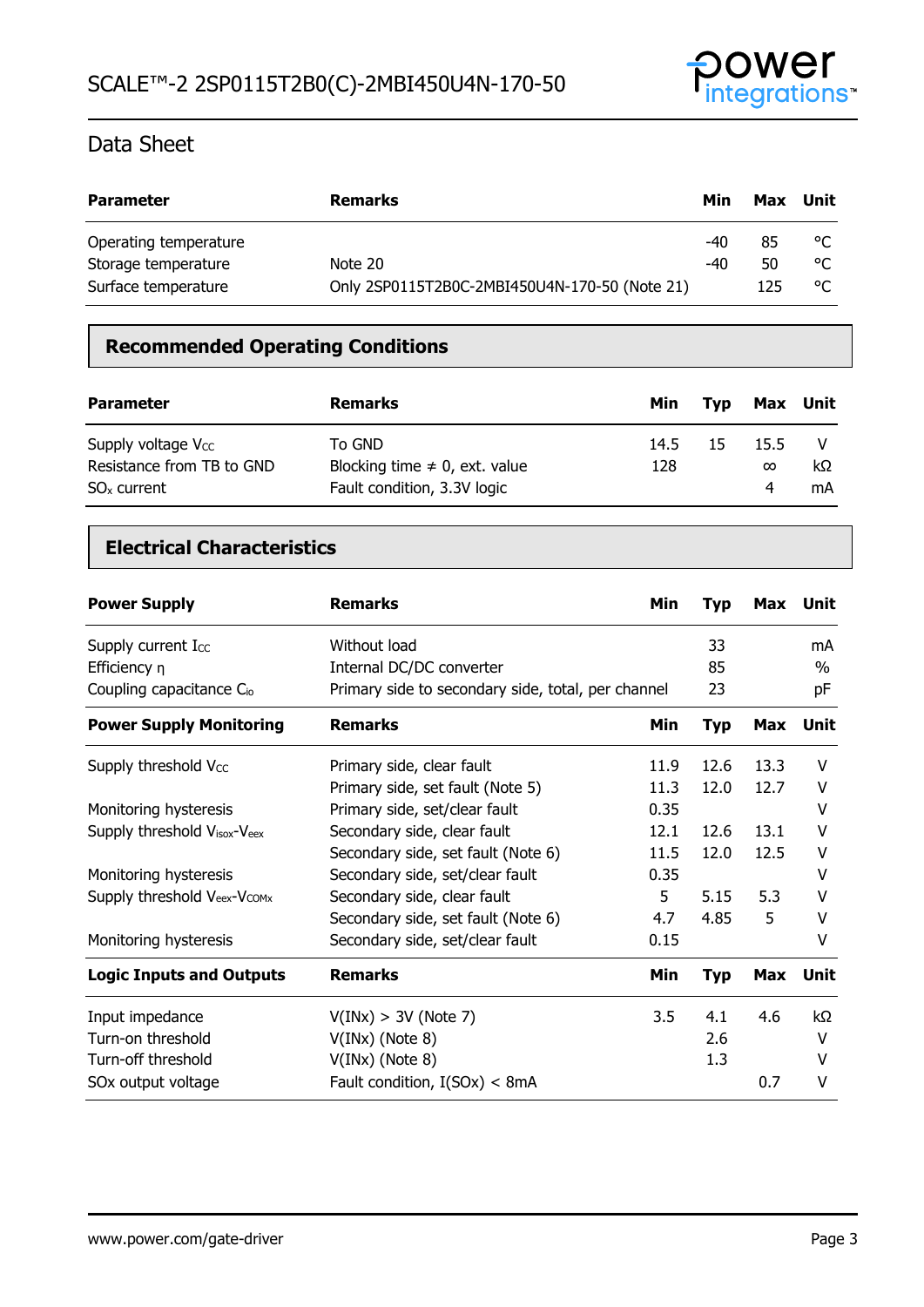

| <b>Short-circuit Protection</b>            | <b>Remarks</b>                        | Min  | <b>Typ</b> | Max        | <b>Unit</b>       |
|--------------------------------------------|---------------------------------------|------|------------|------------|-------------------|
| Vce-monitoring threshold                   | Between auxiliary terminals           |      | 10.2       |            | v                 |
| Response time                              | DC-link voltage > 550V (Note 9)       |      | 5.4        |            | μs                |
| Delay to IGBT turn-off                     | After the response time (Note 10)     |      | 1.4        |            | μs                |
| <b>Blocking time</b>                       | After fault (Note 11)                 |      | 90         |            | ms                |
| <b>Timing Characteristics</b>              | <b>Remarks</b>                        | Min  | <b>Typ</b> | <b>Max</b> | Unit              |
| Turn-on delay $t_{d(0n)}$                  | Note 12                               |      | 75         |            | ns                |
| Turn-off delay t <sub>d(off)</sub>         | Note 12                               |      | 65         |            | ns                |
| Jitter of turn-on delay                    | Note 18                               |      | ±2         |            | ns                |
| Jitter of turn-off delay                   | Note 18                               |      | ±4         |            | ns                |
| Output rise time tr(out)                   | $G_x$ to $E_x$ (Note 13)              |      | 5          |            | ns                |
| Output fall time t <sub>f(out)</sub>       | $G_x$ to $E_x$ (Note 13)              |      | 10         |            | ns                |
| Dead time between outputs                  | Half-bridge mode (Note 19)            |      | 3          |            | μs                |
| Jitter of dead time                        | Half-bridge mode                      |      | ±50        |            | ns                |
| Transmission delay of fault state          | Note 14                               |      | 400        |            | ns                |
| <b>Outputs</b>                             | <b>Remarks</b>                        | Min  | <b>Typ</b> | <b>Max</b> | Unit              |
| Turn-on gate resistor R <sub>g(on)</sub>   | Note 15                               |      | 3.3        |            | Ω                 |
| Turn-off gate resistor R <sub>g(off)</sub> | Note 15                               |      | 1.1        |            | Ω                 |
| Gate voltage at turn-on                    |                                       |      | 15         |            | v                 |
| Gate-voltage at turn-off                   | $P = 0W$                              |      | $-9.2$     |            | v                 |
|                                            | $P=1.2W$                              |      | $-7.1$     |            | v                 |
| Gate resistance to COMx                    |                                       |      | 4.7        |            | kΩ                |
| <b>Electrical Isolation</b>                | <b>Remarks</b>                        | Min  | <b>Typ</b> | <b>Max</b> | Unit              |
| Test voltage (50Hz/1s)                     | Primary to secondary side (Note 16)   | 5000 | 5050       | 5100       | $V_{\text{eff}}$  |
|                                            | Secondary to secondary side (Note 16) | 4000 | 4050       | 4100       | $V_{\text{eff}}$  |
| Partial discharge extinction volt.         | Primary to secondary side (Note 17)   | 1768 |            |            | V <sub>peak</sub> |
|                                            | Secondary to secondary side (Note 17) | 1700 |            |            | <b>V</b> peak     |
| Creepage distance                          | Primary to secondary side             | 12.6 |            |            | mm                |
|                                            | Secondary to secondary side           | 6.6  |            |            | mm                |
|                                            | Primary to NTC                        | 6.5  |            |            | mm                |
| Clearance distance                         | Primary to secondary side             | 12.3 |            |            | mm                |
|                                            | Secondary to secondary side           | 6.6  |            |            | mm                |
|                                            | Primary to NTC                        | 6.5  |            |            | mm                |

All data refer to +25 $\degree$ C and V $_{\degree}$  = 15V unless otherwise specified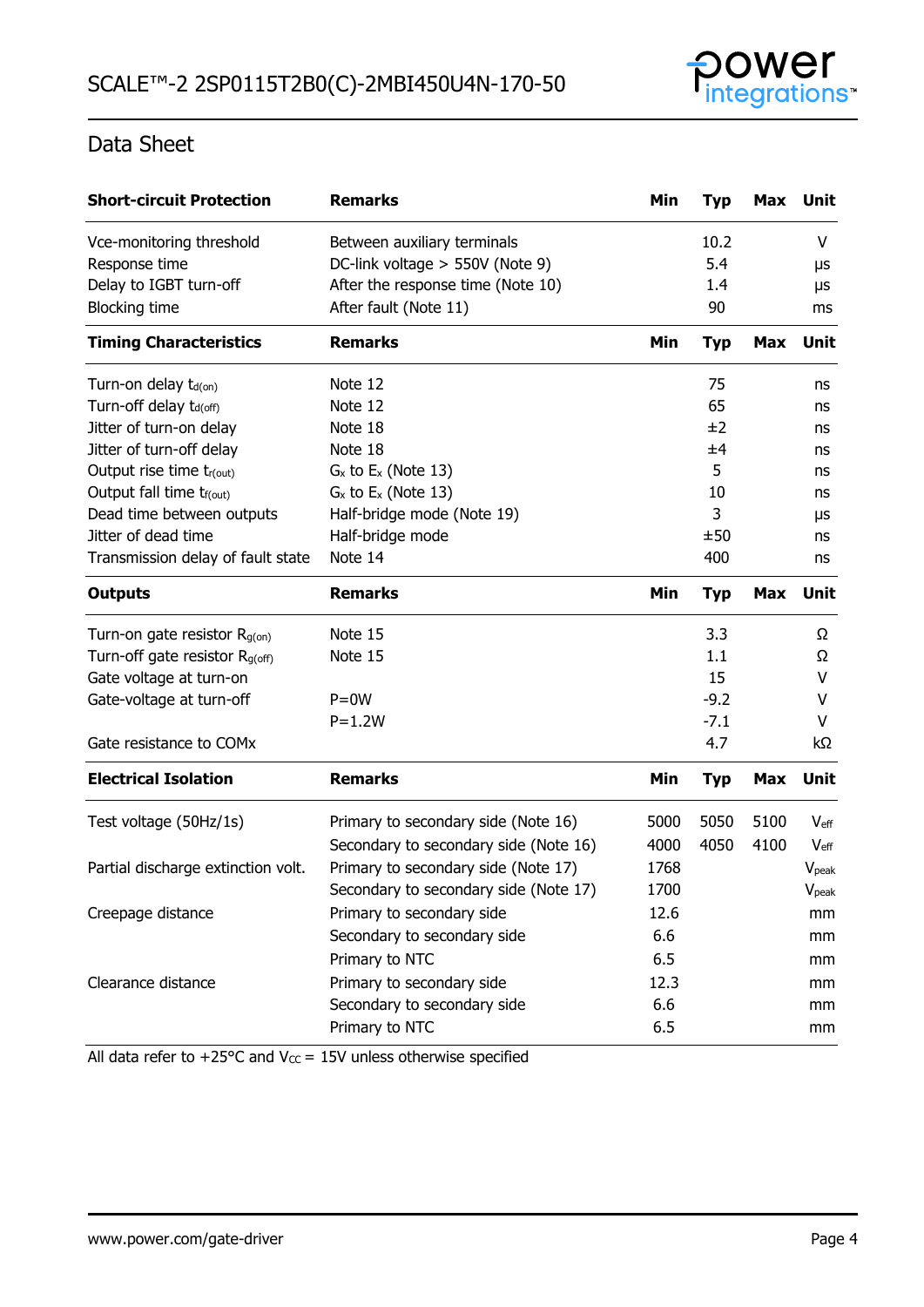

#### **Footnotes to the Key Data**

- 1) The gate current is limited by the gate resistors located on the driver.<br>2) If the specified value is exceeded, this indicates a driver overload. It s
- 2) If the specified value is exceeded, this indicates a driver overload. It should be noted that the driver is not protected against overload.
- 3) If the specified value is exceeded, this indicates a driver overload. It should be noted that the driver is not protected against overload. From 70°C to 85°C, the maximum permissible output power can be linearly interpolated from the given data.
- 4) This limit is due to active clamping. Refer to the "Description & Application Manual for 2SP0115T SCALE-2 IGBT Drivers".
- 5) Undervoltage monitoring of the primary-side supply voltage (VCC to GND). If the voltage drops below this limit, a fault is transmitted to the corresponding outputs and the IGBTs are switched off.
- 6) Undervoltage monitoring of the secondary-side supply voltage (Visox to Veex and Veex to COMx which correspond with the approximate turn-on and turn-off gate-emitter voltages). If the corresponding voltage drops below this limit, the IGBT is switched off and a fault is transmitted to the corresponding output.
- 7) The input impedance can be modified to values <18 kΩ (customer-specific solution).
- 8) Turn-on and turn-off threshold values can be increased (customer-specific solution).
- 9) The resulting pulse width of the direct output of the gate drive unit for short-circuit type I (excluding the delay of the gate resistors) is the sum of response time plus delay to IGBT turn-off.
- 10) The turn-off event of the IGBT is delayed by the specified time after the response time.
- 11) Factory set value. The blocking time can be reduced with an external resistor. Refer to the "Description & Application Manual for 2SP0115T SCALE-2 IGBT Drivers".
- 12) Measured from the transition of the turn-on or turn-off command at the driver input to direct output of the gate drive unit (excluding the delay of the gate resistors).
- 13) Output rise and fall times are measured between 10% and 90% of the nominal output swing with an output load of 10Ω and 40nF. The values are given for the driver side of the gate resistors. The time constant of the output load in conjunction with the present gate resistors leads to an additional delay at the load side of the gate resistors.
- 14) Transmission delay of the fault state from the secondary side to the primary status outputs.
- 15) The gate resistors can be leaded or surface mounted. Power Integrations reserves the right to determine which type will be used. Typically, higher quantities will be produced with SMD resistors and small quantities with leaded resistors.
- 16) HiPot testing (= dielectric testing) must generally be restricted to suitable components. This gate driver is suited for HiPot testing. Nevertheless, it is strongly recommended to limit the testing time to 1s slots as stipulated by EN 50178. Excessive HiPot testing at voltages much higher than  $1200V_{AC(eff)}$ may lead to insulation degradation. No degradation has been observed over 1min. testing at 5000VAC(eff). The transformer of every production sample shipped to customers has undergone 100% testing at the given value for 1s.
- 17) Partial discharge measurement is performed in accordance with IEC 60270 and isolation coordination specified in EN 50178. The partial discharge extinction voltage between primary and either secondary side is coordinated for safe isolation to EN 50178.
- 18) Jitter measurements are performed with input signals INx switching between 0V and 15V referred to GND, with a corresponding rise time and fall time of 8ns.
- 19) Note that the dead time may vary from sample to sample. A tolerance of approximately  $\pm 20\%$  may be expected. If higher timing precisions are required, Power Integrations recommends using direct mode and generating the dead time externally.
- 20) The storage temperature inside the original package (1) or in case the coating material of coated products may touch external parts (2) must be limited to the given value. Otherwise, it is limited to 90°C.
- 21) The component surface temperature, which may strongly vary depending on the operating condition, must be limited to the given value for coated driver versions to ensure long-term reliability of the coating material.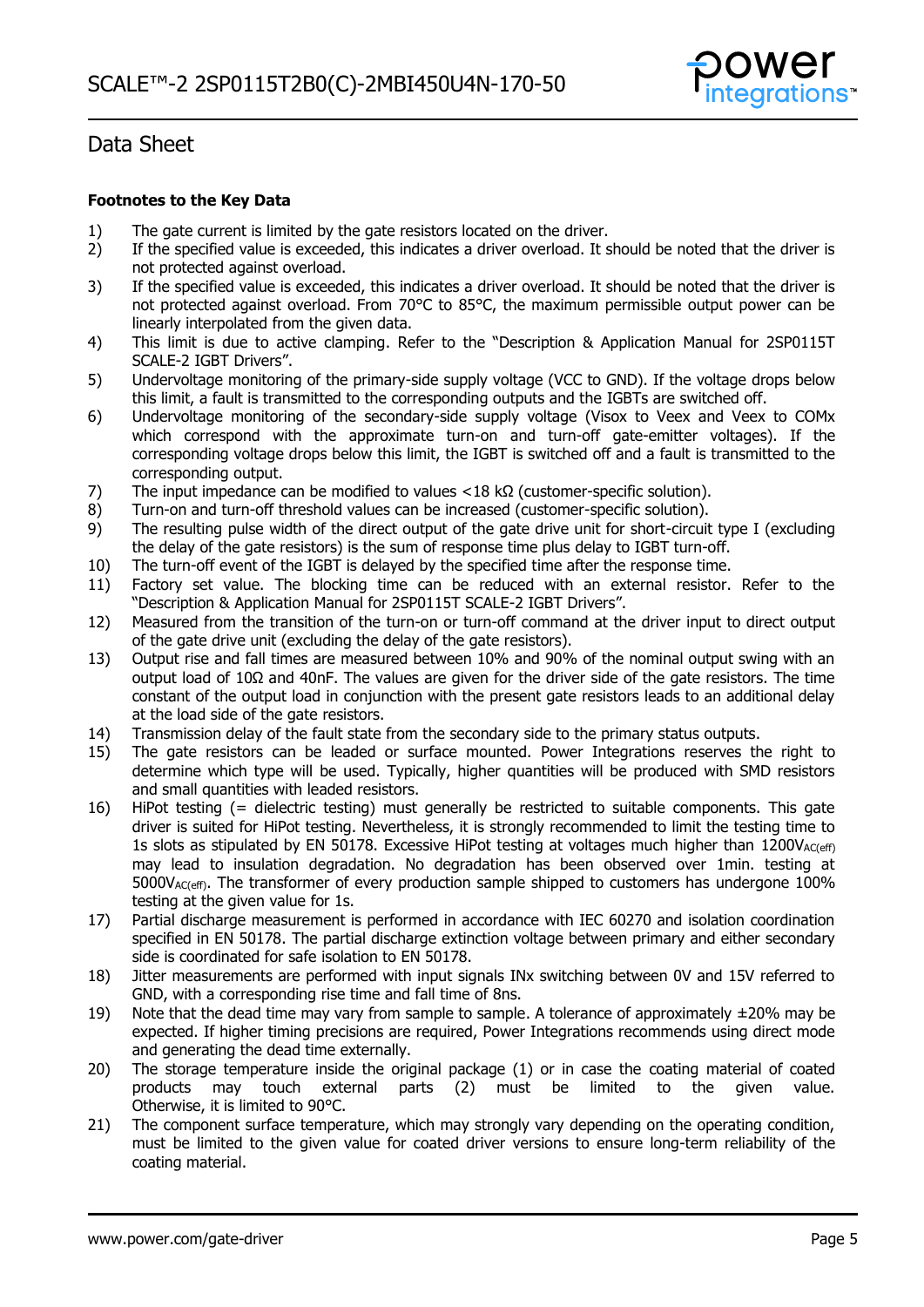

## **Legal Disclaimer**

The statements, technical information and recommendations contained herein are believed to be accurate as of the date hereof. All parameters, numbers, values and other technical data included in the technical information were calculated and determined to our best knowledge in accordance with the relevant technical norms (if any). They may base on assumptions or operational conditions that do not necessarily apply in general. We exclude any representation or warranty, express or implied, in relation to the accuracy or completeness of the statements, technical information and recommendations contained herein. No responsibility is accepted for the accuracy or sufficiency of any of the statements, technical information, recommendations or opinions communicated and any liability for any direct, indirect or consequential loss or damage suffered by any person arising therefrom is expressly disclaimed.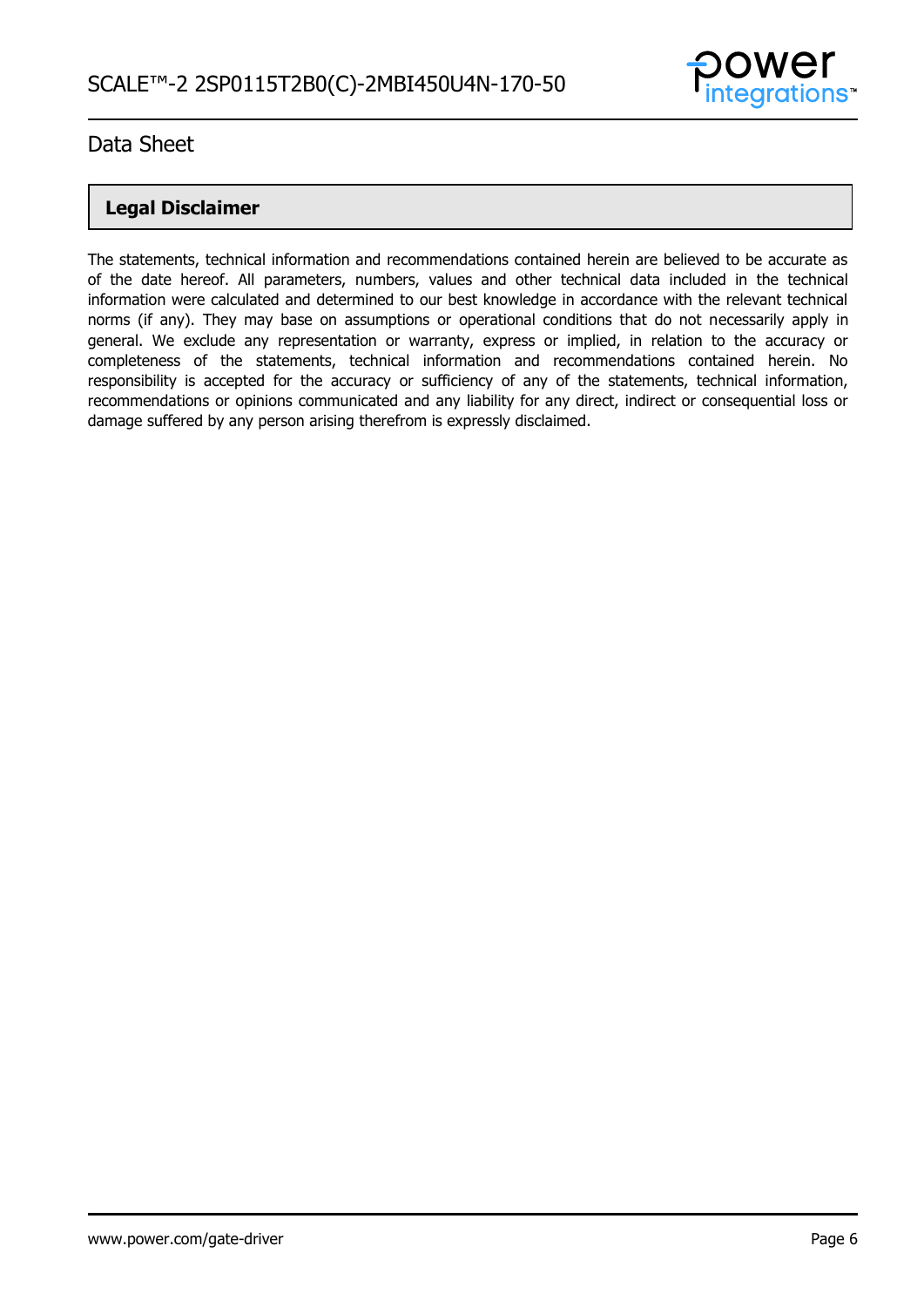

# **Ordering Information**

Our international terms and conditions of sale apply.

| <b>Power Integrations Driver Type #</b>                                                                                                           | <b>Related IGBT</b>                    |  |
|---------------------------------------------------------------------------------------------------------------------------------------------------|----------------------------------------|--|
| 2SP0115T2B0-2MBI450U4N-170-50 (Temperature range -40°C85°C)<br>2SP0115T2B0C-2MBI450U4N-170-50 (Temperature range -40°C85°C,<br>conformal coating) | 2MBI450U4N-170-50<br>2MBI450U4N-170-50 |  |
| Product home page: www.power.com/gate-driver/go/2SP0115T                                                                                          |                                        |  |

Refer to [www.power.com/gate-driver/go/nomenclature](http://www.power.com/gate-driver/go/nomenclature) for information on driver nomenclature

### **Information about Other Products**

#### **For other drivers, evaluation systems product documentation and application support**

Please click: [www.power.com](http://www.power.com/)